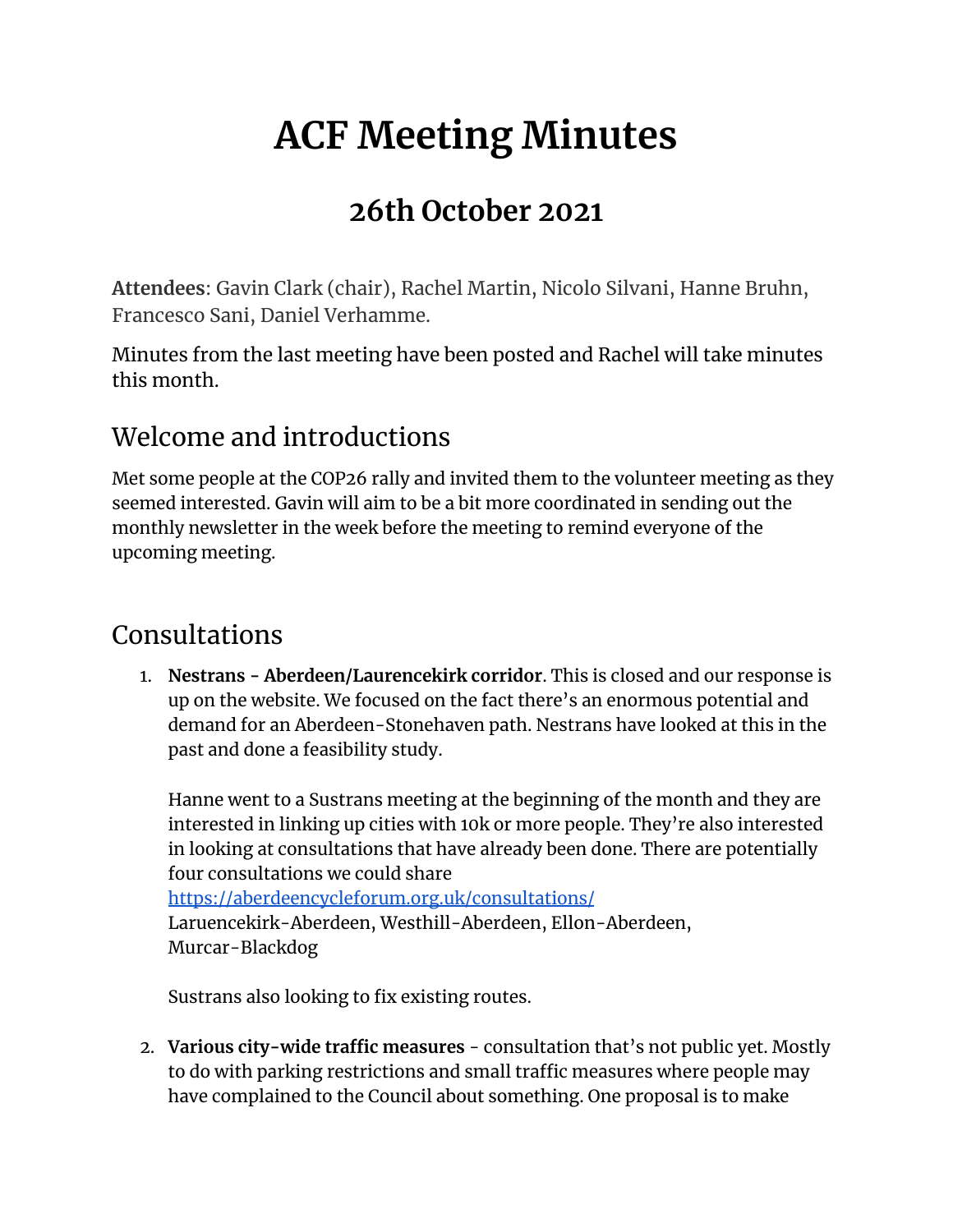Hazlehead Avenue one way. The recycling facility was popular during lockdown last year because people were cleaning their houses and they introduced a one-way system at the time. This is now gone but they're considering bringing it back again and making permanent. We don't have any problems with this as long as it doesn't reduce permeability for cycling. Groats Road they've proposed cycle contraflow and on Hazlehead Avenue they've proposed cyclists use the running track. We think that's OK except that we don't know the status of the running track - is it a shared path? Do schools use it? The one-way doesn't go all the way to the roundabout but there is a direct traffic-free route that takes you in a straight line to miss the roundabout but leaves you on the wrong side of Queens Rd if you are heading into town. Nico asked if the one-way on Hazlehead Av will be two lanes? It isn't clear but possibly one lane is to allow traffic to queue for the recycling centre.

3. **Local Transport Strategy Main Issues Report** - closes on 14th November. They're going to start writing their next local transport strategy and the first thing they do is go out and ask people to identify the main issues. We've got a couple of weeks to come up with a response. It will be similar to what we've said before.

Nico says one of the main issues is that Glasgow has announced a cycling network but there's nothing similar planned for Aberdeen - it hasn't even been suggested. Once you have a map or a plan for a network it takes another 5-10 years to implement it but we haven't even taken the first step. Gavin says 6 or 7 years ago they planned a small network in the city centre masterplan but none of it has been progressed yet. They also published their active travel strategy but it falls short of what's needed - lacks targets and milestones for example.

<https://consultation.aberdeencity.gov.uk/planning/aberdeen-lts-main-issues/>

- **4. South College Street -** Gavin emailed the council about the plan (it's just about car parking) and the council replied and said there would be cycle parking so we decided not to submit anything for this one.
- 5. **Events – COP26 related activity -** We attended the COP26 rally on the 23rd of October and Gavin gave a speech. The turnout was around 100 people. Gavin's speech will be posted on the blog at the end of this week. After the rally we'd had a really nice get together in the cafe at Duthie Park, partly just to take the opportunity to meet up, but also to bid farewell to Liz Lindsey, one of our long-standing members who is leaving Aberdeen. Rachel had posted about it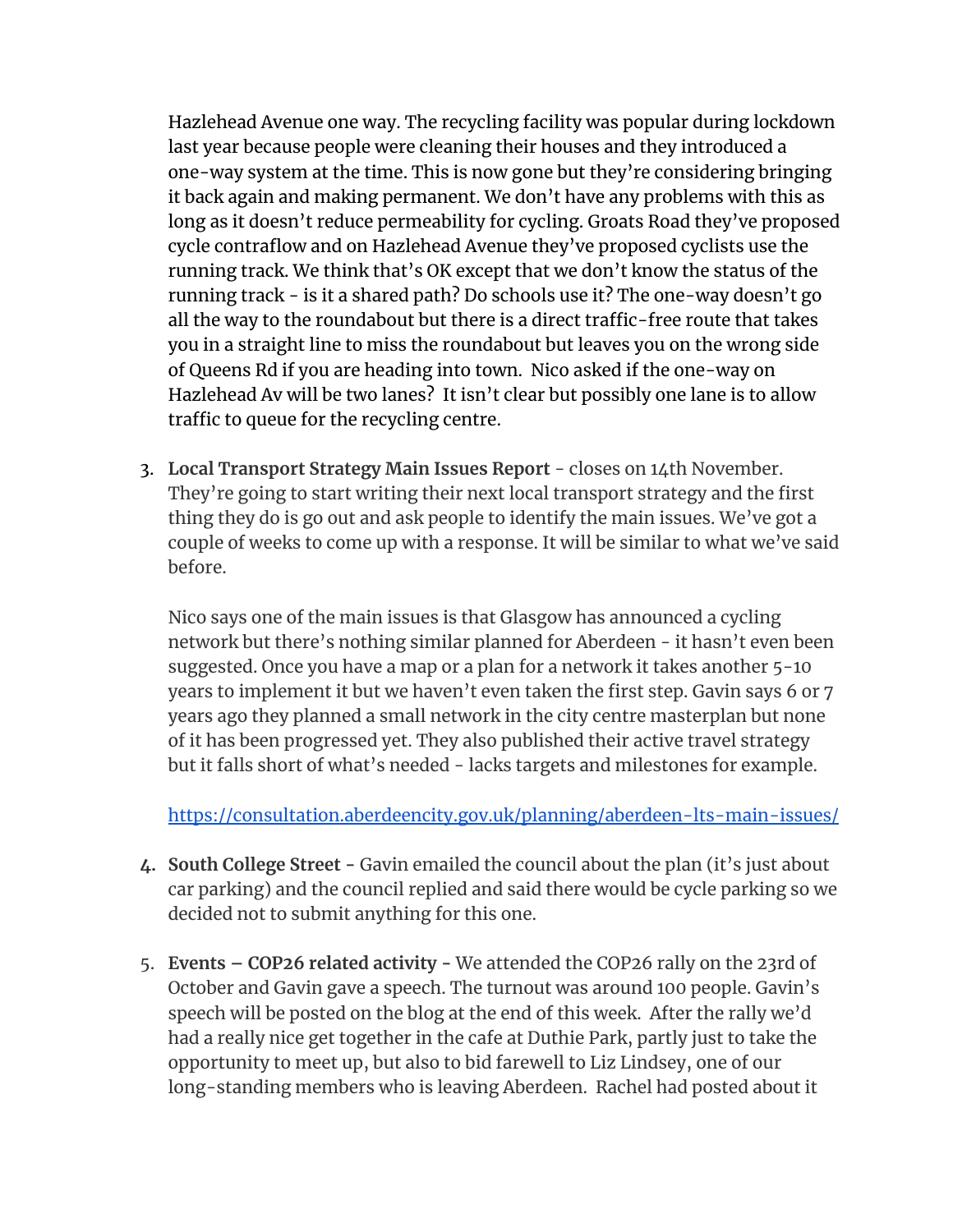on the website including a clip of a fantastic letter to the Evening Express from Dave Lindsey (Liz's late husband and one of the founders of ACF) from 1993 about the cycle lanes on North Deeside Road. The lack of progress in almost 30 years is astonishing.

A couple of people are thinking of cycling from Aberdeen to Glasgow for the COP 26 event. Daniel is keen and will likely leave on Friday morning and then join the people in Kinross on Saturday morning.

### **6. Campaigns -**

Art mural - haven't heard anything back from Mary yet. Rachel emailed her again today. If we don't hear back by the end of the week we'll contact someone else. Hanne also spotted a fund specifically for art on the cycle network that we could apply for.

Accessibility campaign - we haven't done anything more with that. The action in the minutes from last time we'll carry forward in this meeting which is to send it forward to two Councillors (one in city and one in shire). Gavin to do.

The no-idling banner has been at a school in Stonehaven for just over a month so Gavin will reach out to them to see how it has been going.

### 7. **Other activities and goings-on**

Aberdeen harbour - a lady got in touch with us when she was writing to the harbour board to ask about the possibility of allowing cyclists on the harbour territory as a means of bypassing the busy roads. The council replied and said they'd pass it onto the operations manager but it didn't seem hopeful.

A number of years ago the ACF asked the same question as a way to bypass Market Street but they were against the idea. Gavin took the opportunity to reply to let them know about a potential route to FootDee via Shiprow and Regent's Quay.

Tools for schools - Someone from St Machar Academy got in touch and they were setting up a bike shop but didn't have any tools and wanted to know if we had any suggestions for how to get some. Gavin put it on Facebook and someone pointed out a Cycle Scotland grant which Gavin shared with the school. We will also put it in our next email newsletter.

Community empowerment meeting - Gavin went to this meeting which was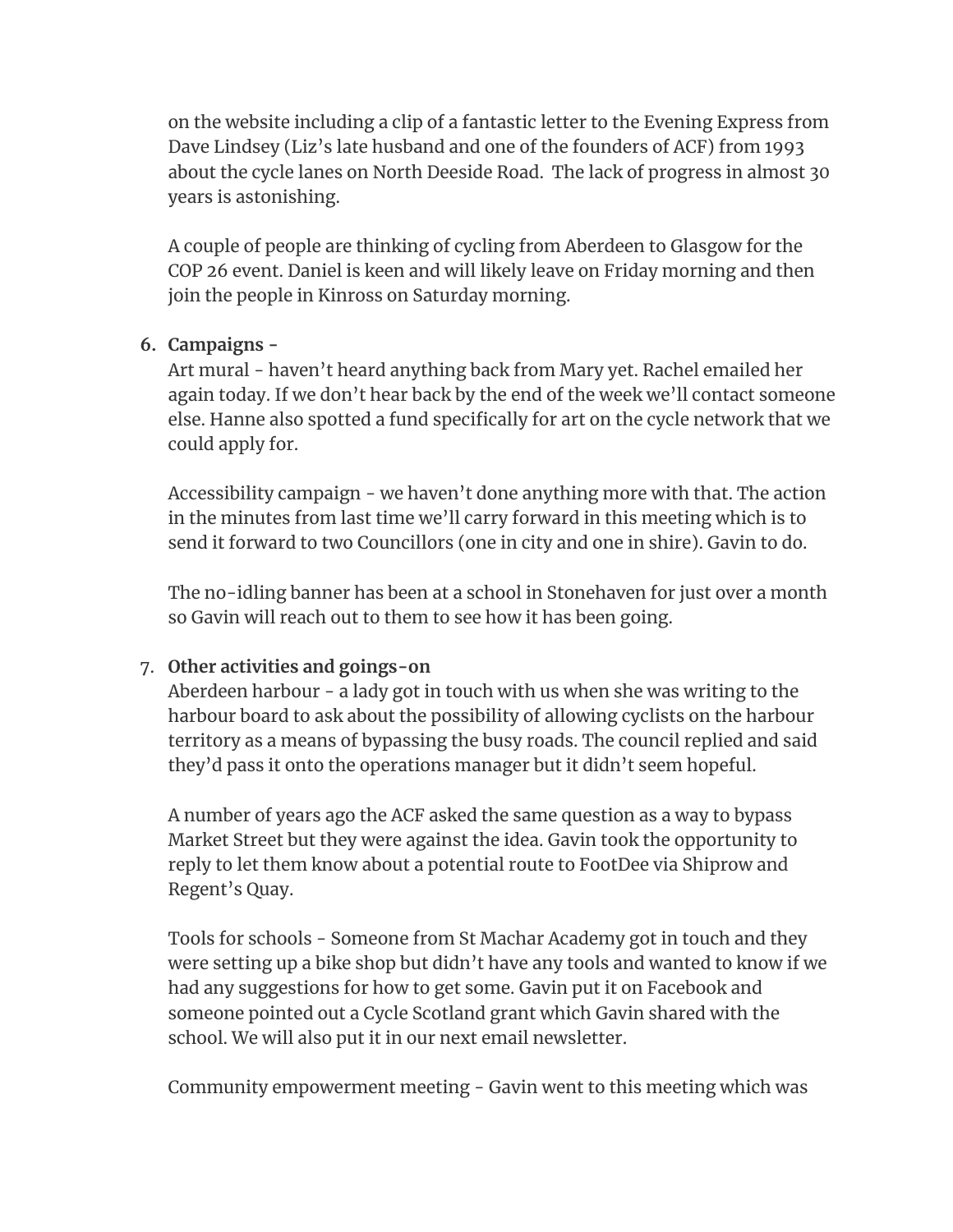Council-run. It was a 2 hour meeting and an introduction to community planning and empowerment but not especially useful. It's all about helping deliver the local outcome improvement plan for community planning but they cover the full breadth of issues the city faces and the one or two measures which apply to active travel are a bit swamped amongst everything else. Gavin will keep on eye on what happens and could engage again if there was a way that we could conribute specifically on the active travel measures.

8. **Any other business** -

Countesswells Road - Gavin challenged the Council to see whether they'd done any studies of volume and speed on this road. Sandra Macdonald got back to him with a response saying yes they've checked the traffic speed and essentially that they think it's all fine. Gavin felt they didn't recognise there was an issue with traffic speed there because it's a rural road with no pavement and the limit is 60 miles per hour. But horses use the road and cyclists and we feel the speed limit should be lowered. There's no pavement and no street lighting. By contrast, parallel to this road is the A944 which has a 40mph limit.

Francesco raised the study about Spaces for People and said there were very few responses from cyclists. Rachel added a couple more after Francesco sent round the email a couple of weeks ago.

<https://spaces-2750a.web.app/?lang=en#guide> We'll share the link on social media.

Nico brought up the issue of newsletters for members and publicising monthly meetings. Rachel suggested we publish newsletters as blog posts on our website. Hanne suggested EventBrite for the monthly meetings. Nico will create a Facebook event for the next monthly meeting to see how that goes.

Daniel said it had been suggested by the PoP organisers he could involve a local politician to wave him off on the ride to Glasgow and wondered who he should approach. We discussed if there were any Councilors who would cycle to meet Daniel on Deeside Way for a photo. Gavin suggested we invite every councilor to join us on a bike ride and then see who turns up. It wasn't likely we'd get a big turnout (A few years ago we arranged a screening in the Belmont Cinema of Bikes vs Cars and we invited every Councillor and even offered to pay for their ticket but none of them took up the offer!).

The Civitas 2020 blue stands around town where you can fix your bike are not promoted anywhere. Can we ask city council to start promoting them? We could put a map on our website showing where they all are. Rachel suggested